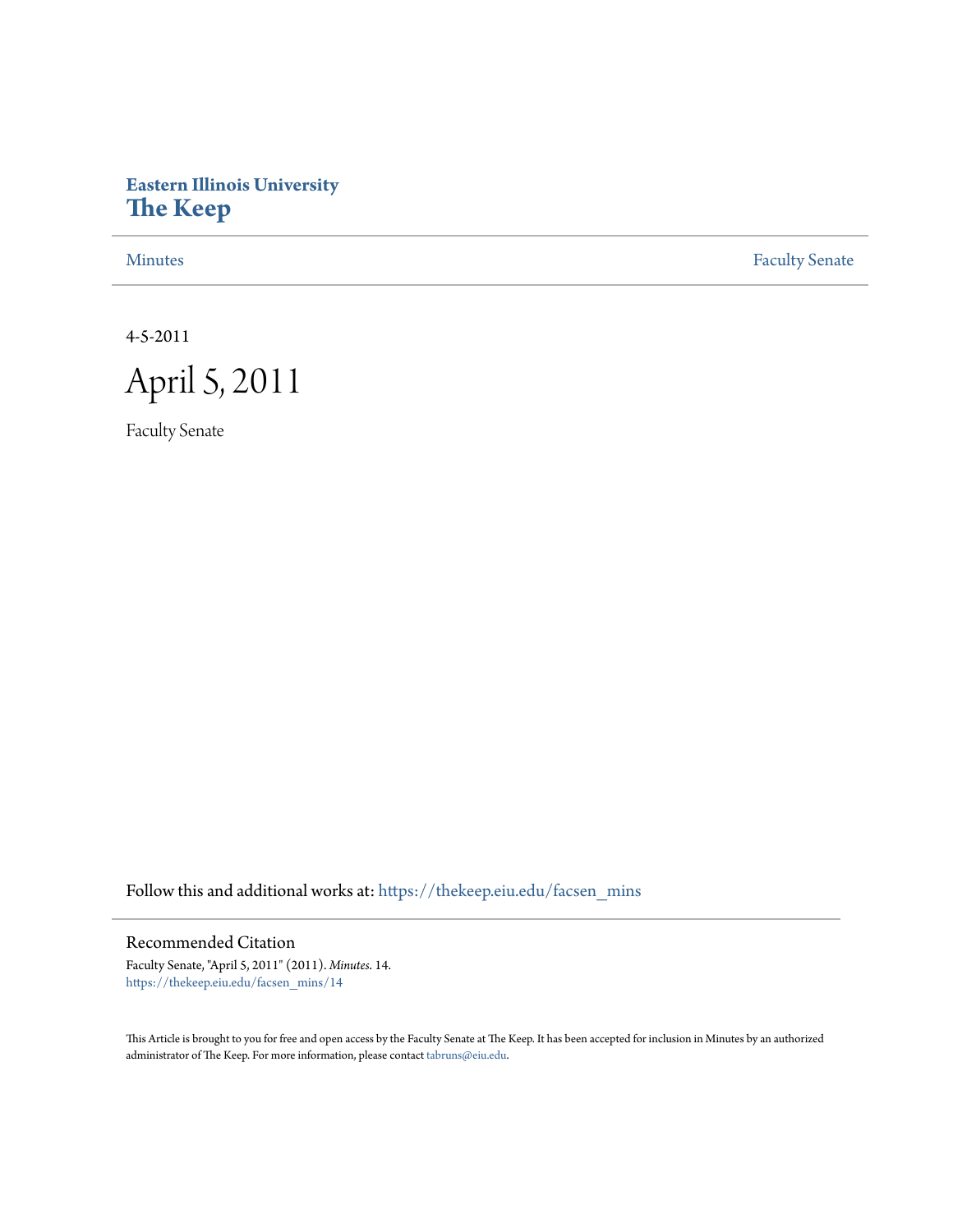## **FACULTY SENATE MINUTES FOR 5 April 2011 (Vol. XXXIV, No. 14)**

The 2010 – 2011 Faculty Senate agendas, minutes, and other information are available on the Web at: http://castle.eiu.edu/facsen/

Note: These minutes are not a complete verbatim transcript of the Senate meeting.

#### **I. Call to order by Chair John Pommier at 2:00pm.** (Booth Library Conference Room)

Present: A. Adom, J. Best, J. Coit, T. Leonce, A. Methven, M. Mulvaney, K. Padmaraju, J. Pommier, J. Stowell, L. Taylor, D. Viertel, A. White, M. Worthington, J. Prillaman, R. Larimore.

Guests: Charles Delman (Mathematics), Barbara Lawrence (Chemistry), Jon Blitz (Chemistry), Will Hine (School of Continuing Education), Grant Sterling (Philosophy/CAA), Karen Drage (School of Technology), Peter Liu (School of Technology), Bob Chesnut (Director, Research and Sponsored Programs), Gary Reed (Director, Facilities Planning and Management)

#### **II. Approval of the Minutes of 22 March**

Senator Methven (Viertel) moved to approve the minutes. Motion passed unanimously. Abstain: Taylor, White.

#### **III. Announcements**

#### **IV. Communications**

- a. Telephone of 23 March, from Jon Blitz, re: School of Adult & Continuing Education
- b. Email of 28 March, from Peter Ping Liu, re: Clean Energy Research & Education (CENCERE)
- c. Email of 2 April, from Jon Blitz, re: School of Adult & Continuing Education

#### **V. Old Business**

## **A. Committee Reports**

- 1. Executive Committee: no report
- 2. Nominations Committee: no report

3. Elections Committee: Vice-Chair Mulvaney distributed election information. Mulvaney stated that although spring elections had 35% voter turnout, compared to last year's 29%, there were more eligible voters last year and there were fewer voters in 2011 compared to 2010. Mulvaney thanked Information Technology Services, and singled out Frank Kingery and David Miller for their work in sorting out the few glitches in the process. ITS has said they will update their election software to make it more user-friendly for the voters. The four positions for which no candidates filed petitions did not have write-in candidates that met the requirements for election. Mulvaney (Worthington) moved to accept the election results. Motion passed unanimously.

4. Faculty—Student Relations Committee: no report

5. Faculty—Staff Relations Committee: no report

6. Awards Committee: Senator Stowell (Viertel) moved to name David Raybin (English) the 2011 Distinguished Faculty Award recipient. Motion passed unanimously.

- 7. Faculty Forum Committee: no report
	- 8. Other Reports
		- a. Provost's Report: no report
		- b. Budget Transparency Committee: no report
		- c. Other

#### **B. Other Old Business**

1. School of Adult & Continuing Education: Jonathan Blitz, Chemistry

Blitz stated that while serving on the most recent UPI negotiating team, issues with the School of Continuing Education rose to the top of the list of their concerns. Blitz stated that there is a perception that that SCE is taking on a larger role at EIU, and competing for resources with academic programs and colleges. Blitz's presentation was organized around four questions about SCE: does SCE compete with traditional academic programs for resources; if so, why; is SCE remaining within the stated goals for the unit; and if not, does it matter. Blitz stated that since 2005 the office budget for SCE has increased 2.5-3.5 times that of the total Academic Affairs budget, and 1.5-2 times that of the CAH and COS offices. Blitz stated that this shows there is some merit to the view that SCE is successfully competing for resources.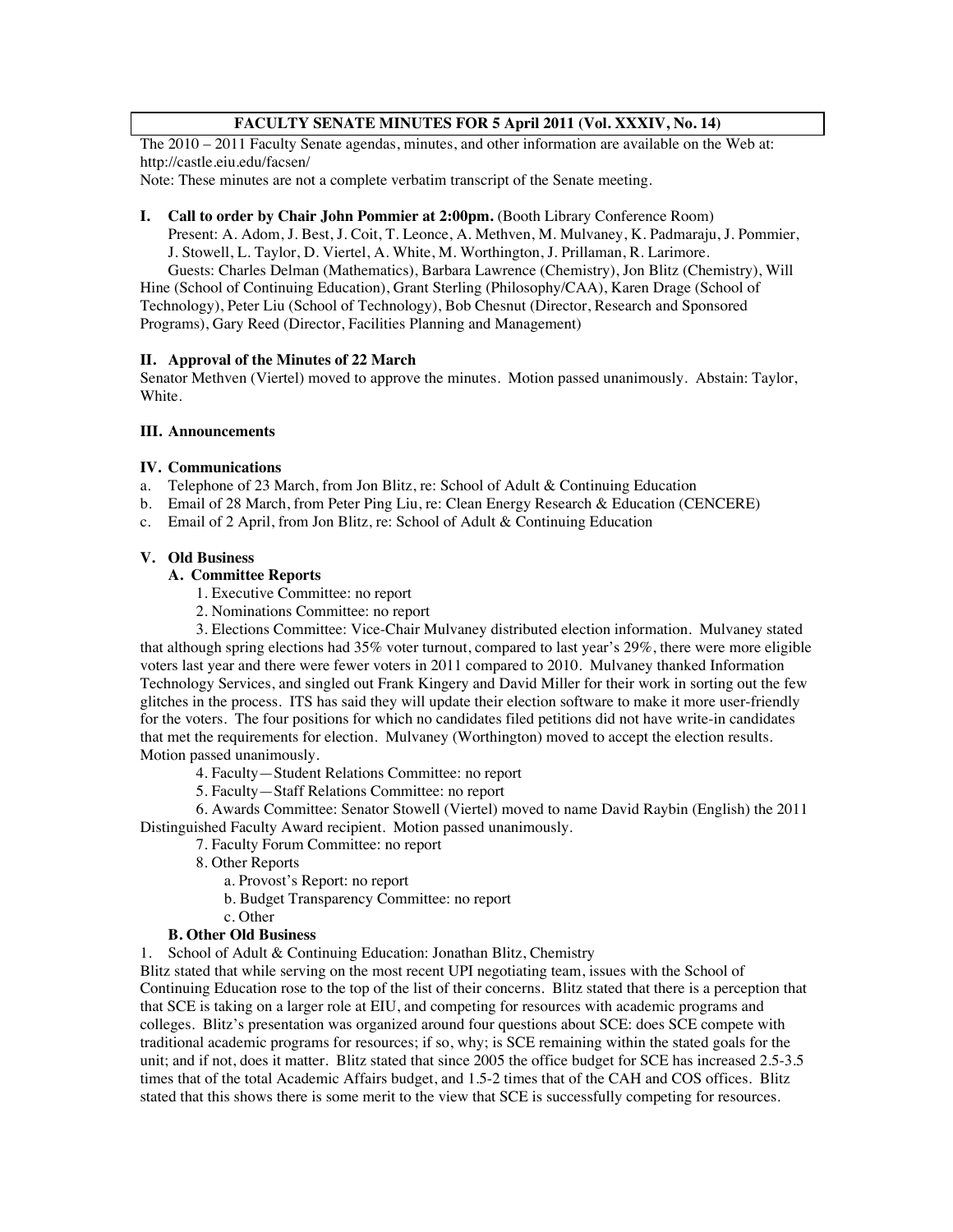Blitz stated that he believes this is because SCE is a tremendous money maker. Based on tuition costs averaging roughly \$230 per credit unit in 2005, and around \$250 per unit now, SCE generated S6.93 million in revenue in 2010. During 2010 SCE paid faculty \$960,000 (almost all at the overload rate of \$1000 per cu), and Academic Affairs paid SCE \$2.34 million. Blitz stated that the total cost to run the unit was S3.3 million, making the profit to the University about \$3.63 million, or over 100% return on investment. Blitz stated this would not be an issue as long as SCE does not distort the University, but if you can make such a profit, the desire is to put more and more money in to generate more and more profit.

Blitz quoted from SCE's mission statement which states that the goals of the unit are outreach, continuing education beyond the BA, extending the University beyond campus boundaries, and meeting the needs of adult and non-traditional students. Blitz stated that some SCE courses are taught on campus, not online, and that's a red flag showing that SCE is competing, on campus, with courses offered through department. Blitz stated that he did not list on campus courses offered only through Continuing Education, but noted that all these courses could be transferred into degree programs other than the Bachelor's in General Studies, and that's where this model can take us. Blitz stated that during spring, summer, and fall of 2011 online course offerings totaled about 220 c.u.'s each semester, and there are about 10 full-time faculty teaching online courses. Students on campus are not prohibited from enrolling from these courses, and an on-line course de facto competes with a course offered on campus. Since SCE can pay at the overload rate, academic programs could start to wither. Best stated this hasn't happened yet but could. Blitz stated that people off-campus are taking online courses, but the list of courses SCE teaches don't fit its mission statement.

Blitz stated that he thinks this shift matters. He stated that there is no faculty input or control over what courses are offered through SCE, that chairs have control, but faculty do not. He stated that the profit motive is strong, and with no countervailing force, academic departments will be eroded. Blitz stated that we don't want to erode academic quality in the process of pursuing online education.

Prillaman asked, if online sections come up for student registration on PAWS? Blitz stated you could tell by the extension. Senator Worthington stated that she was under the impression that students that are currently enrolled are not allowed in online courses. Blitz stated that they are.

Senator Stowell stated that he appreciated Blitz bringing the concerns, and that agrees with many of them. I am teaching online courses, the first time it was delivered through the department, and not through SCE. Now they are through SCE and I have seen a shift from primarily off campus adult learners, to students on campus. What I am seeing is now, is maybe 40% of students in some online courses are on-campus students. Stowell noted that there is some faculty input on courses offered through SCE, because when an instructor desires to teach online, a course revision must go through CAA. Senator Padmaraju asked if Blitz had any data, on the number of courses cancelled through departments because of online enrollment. Blitz stated that maybe there's a way to get this data, but he does not know how. Viertel asked if there is any indication of what percentage of student credit hours come from SCE? Blitz stated he estimates 10%. Stowell stated that a couple of summers ago he and Senator Best were teaching the same course, his online and Best's in a classroom. Stowell stated that there is currently competition between SCE courses and academic programs. It is not something we're blind to, Senate has had some discussions and this information should be incorporated to that. We need to ask what is the role of SCE in delivery, and decide whether it is good or bad, but instead ask if we're going to do this what's the best way to do so. Blitz stated that we need to think about this issue now so that 20 years from now Eastern is not in a bad place. Prillaman asked why Blitz was concerned. Blitz stated that all compensation for instructors in SCE is at the overload rate of \$1000 per c.u., but in departments similar offerings are paid at pro rata salary, which is a lot more that \$1000. Stowell stated that in the last two years, there has been a progression on CAA, from allowing anyone who wants to teach online, to asking full course revision, and stated that CAA has progressively moved to enforcing a standard for online learning. Blitz stated the issue is beyond the course content and that is who is teaching the course, if a course is taught through Continuing Education, the Chair and faculty members are cut out. Recorder Coit stated that while CAA reviews individual courses, there hasn't been a similar investigation of the big picture of online education, how it affects the University overall.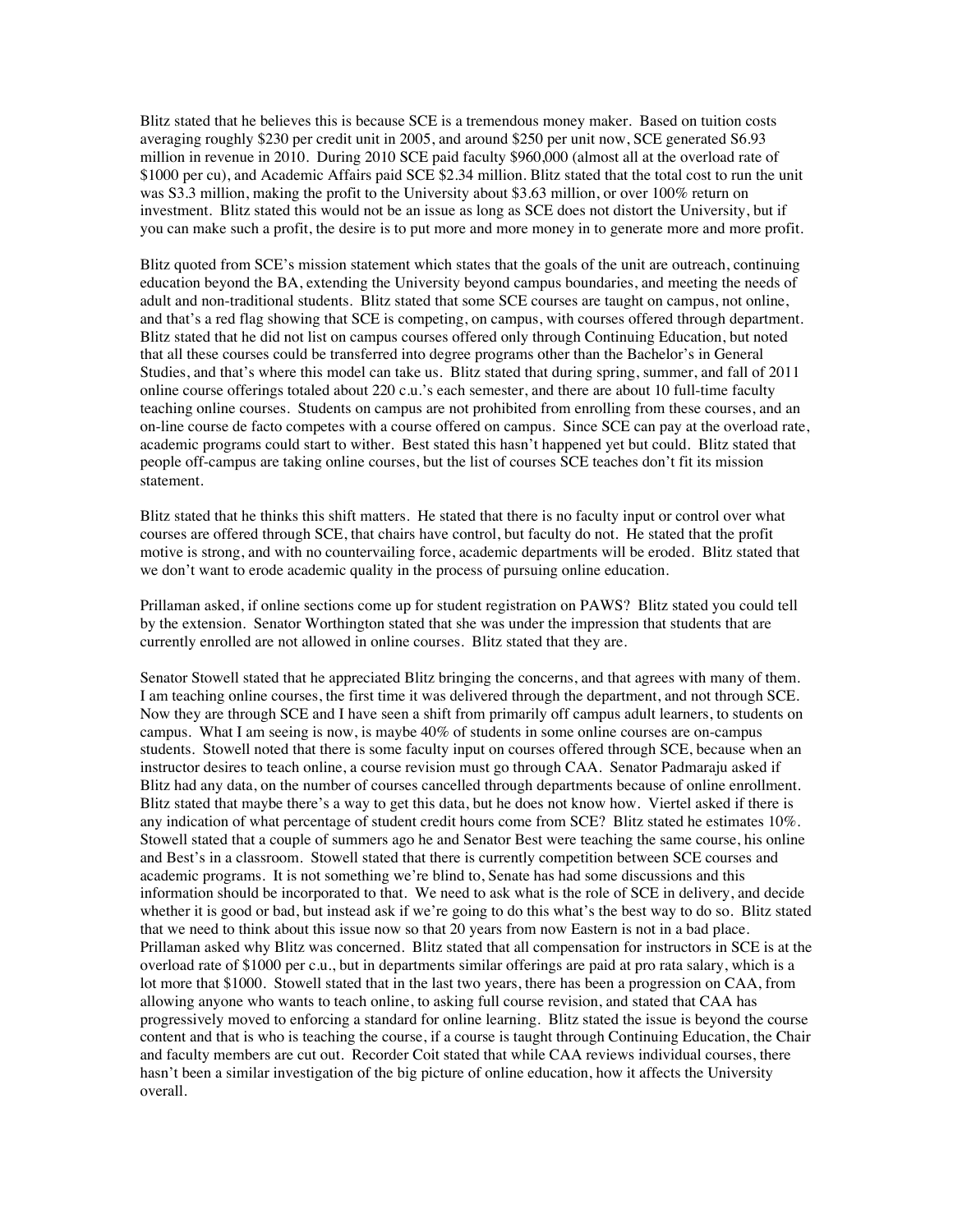Drage stated that if students want to take an online course, they will take it online, and they are going to go somewhere else if Eastern doesn't offer it. We are actually losing money if we don't offer online, students take the minimum load of offline courses, and go online, and transfer those courses in. That's the way they want to learn. Blitz stated that EIU must maintain the academic quality if its programs. Senator Best stated that the way online education is going, someone else will offer what students want. He stated that this is really a discussion about online education, not Continuing Education. The broader perspective is we are going to learn as a professoriate what can we do online, and what do we want to do, over the next 10 years or so, as we figure that out some of these questions. Blitz stated that at this point, my position is that these courses should be given through departments and not SCE. Chair Pommier stated that Blitz raised issues similar to what we discussed last fall as a Senate and the Provost has agreed that a committee should be formed to study these issues. Lord stated that he would not offer an extensive response now. Lord stated that he disagreed rather vehemently with the inferences Blitz made. Lord stated that there has been growth in Continuing Education because the growth prospects for EIU are in non-traditional students. Campus enrollments have been pretty static, the growth in CUs has been off campus, and without reaching out through SCE EIU would not have been able to take advantage of this. Padmaraju asked if cu's have been in effect taken out of the department and transferred to SCE. Lord stated that all cus are in the department. Blitz stated that this does not mean that the overall cus in departments are decreased. Blitz stated that the number of bargaining unit members is decreasing. Lord reiterated that all SCE teaching is done through the departments. Pommier stated that this is a topic of broad interest, and Provost has supported looking at this. Online education seems to be the real issue rather than Continuing Education per se.

#### **VI. New Business**

A. Clean Energy Research & Education (CENCERE): Peter Ping Liu, Technology; Bob Chestnut, Director of Research and Sponsored Programs

Liu referenced slides showing increases of carbon dioxide in the atmosphere along with rising oil prices. He stated the question for us is how do we proceed, and begin to solve these problems on a global scale. China is the next consumer for oil, the low prices will never come back. The challenge is to think global, and act local. The Renewable Energy Center will be the site for CENCERE, which will find answers to how do we bring energy alternatives to the students, and how do we integrate the issues with the REC into the curriculum. Liu stated that as President Perry routinely states, EIU will be the first university with both a research and commercial gasifier. In order to have this happen systematically, we have to establish a center, to create and provide opportunities for faculty, students and staff engaged in alternative energy projects. Liu stated that alternative energy involves research problems in all disciplines and colleges, and that CENCERE's mission statement recognizes that we've got to tear down all those walls between disciplines, between on and off-campus, to make the center viable for us (disciplinary walls). One potential project would be to hold renewable energy competition for Charleston High School students. Best stated that most people underestimate the effect of things like CENCERE in paving the way for alternative energy. Liu stated that as an engineer you sit in your cubbyhole and it doesn't make an impact, but if you are involved in shaping the system it makes a big impact. Liu stated that right now faculty in Economics, Chemistry, Physics, Biological Sciences, and Geology/Geography are involved in the center. CENCERE will have a joint lab at the REC, and then another lab north of REC in a detached building, transforming the site into a kind of energy park.

Pommier stated that he is impressed with how CENCERE has answered Senate's call to tie the REC to academics. Lord stated that CENCERE is on the agenda for Illinois Board of Higher Education consideration and approval next Tuesday. Hine stated that a seminar will be offered through Continuing Education, and that he hoped to locate a Continuing Ed. program at CENCERE in the future. White asked if we are advertising for tenants for this energy park, for example private companies, or will this be inhouse. Liu stated we are open for any ideas or any contributions, and stated that Dean Augustine asked for a presentation for the Graduate alumni, to help with fundraising. Liu stated that for the lab building the hope is that some foundation, or collaboration of private industries will help construct the lab, and will become a bridge that connects EIU with the world. Lord stated the reality is that Peter and the collaborators have worked out a shell concept for the center, and now are moving on to consider what should to go into the center. Chesnut stated that if IBHE approves this request CENCERE will be a new academic unit, not under any of the existing colleges. Larimore asked how long will it take for the